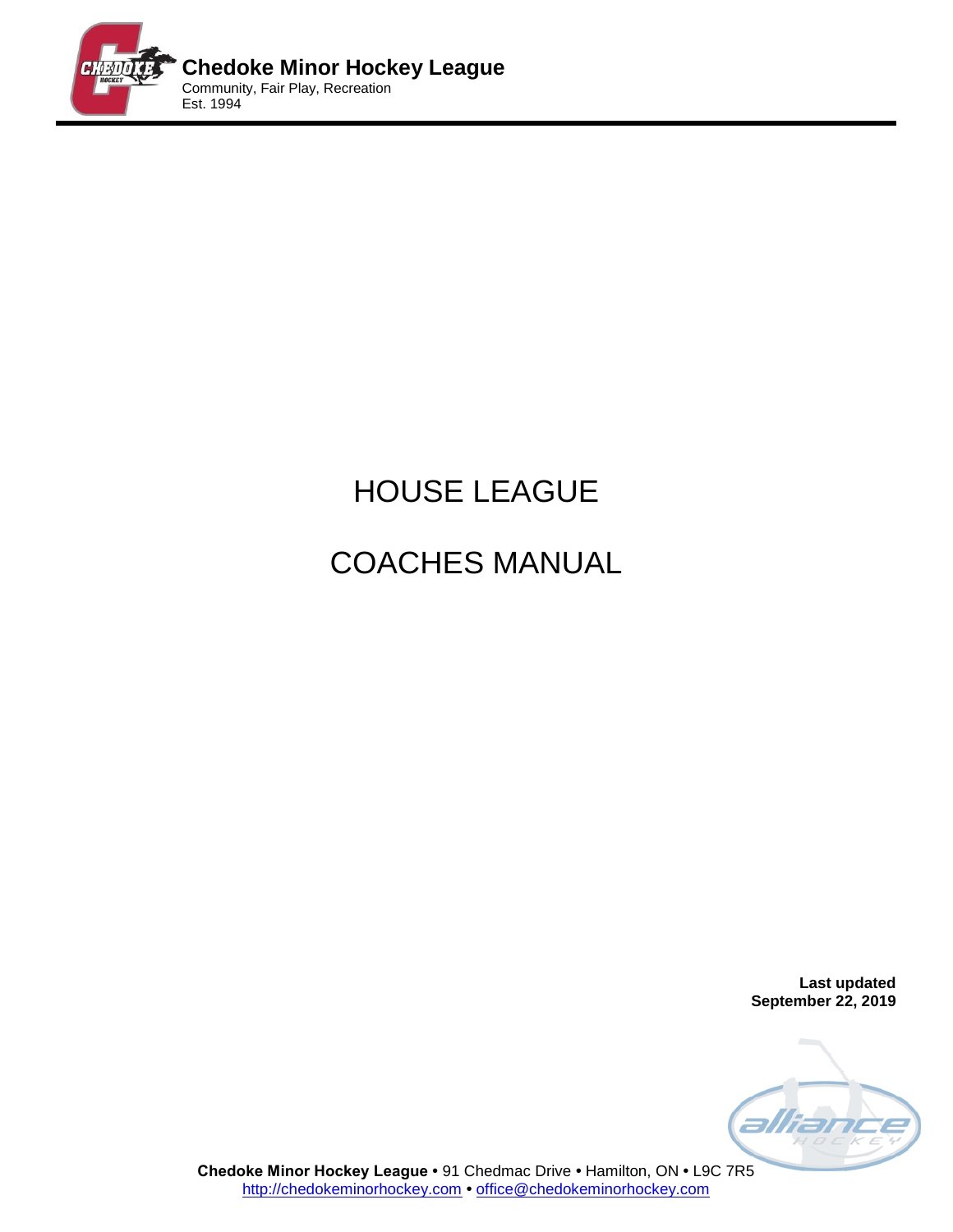# **TABLE OF CONTENTS**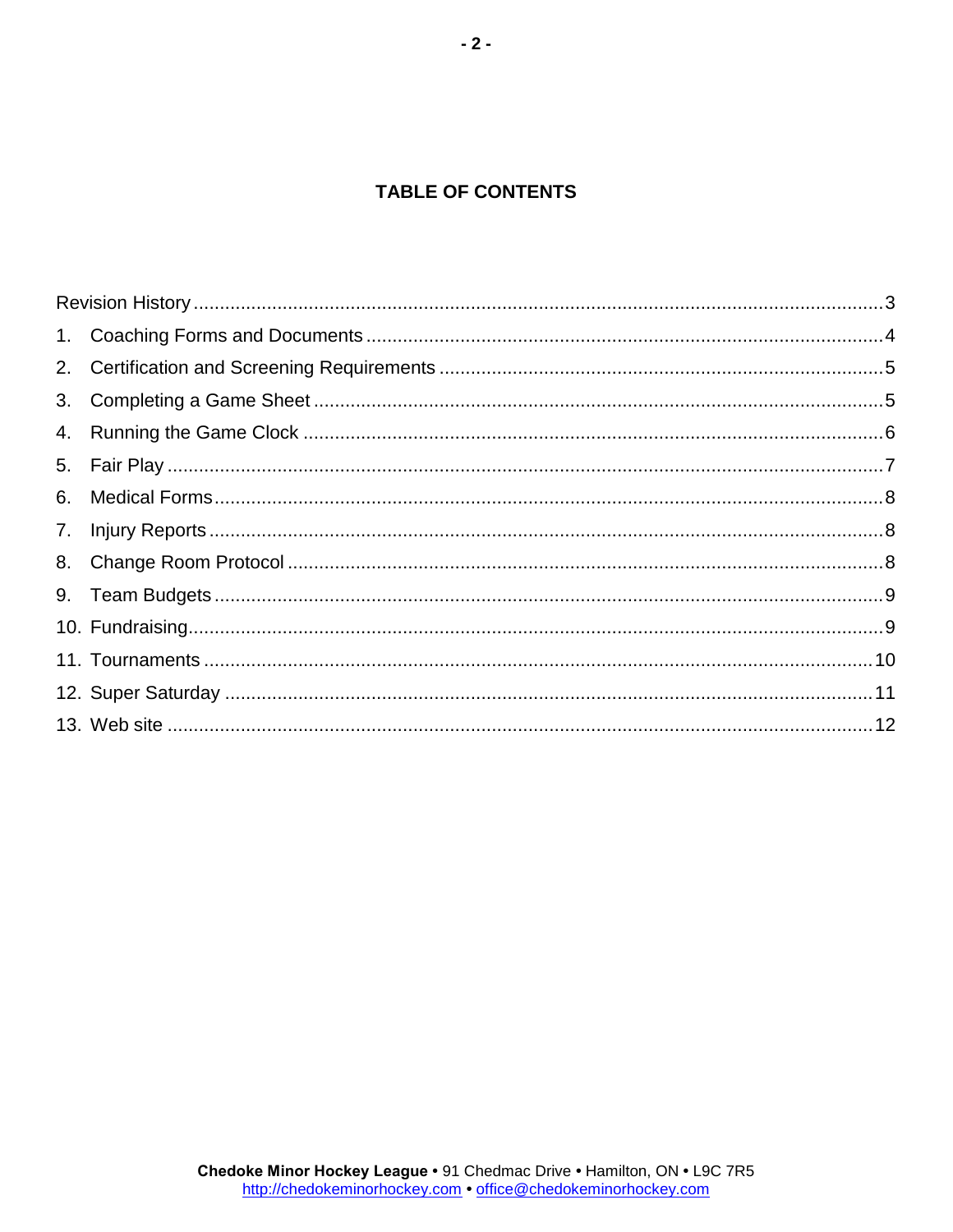## <span id="page-2-0"></span>**Revision History**

| Date               | <b>Description</b>                                                                       |
|--------------------|------------------------------------------------------------------------------------------|
| September 21, 2016 | Initial revision                                                                         |
| September 24, 2016 | Added Team Sponsors to the team menus<br>$\bullet$                                       |
| September 30, 2016 | Added comment about being able to add players' jersey numbers and positions<br>٠         |
| July 23, 2017      | <b>Updated Coaches Forms and Documents</b><br>$\bullet$                                  |
|                    | Removed date-specific references for ease of maintenance in future years.<br>٠           |
|                    | <b>Added Gender course</b><br>$\bullet$                                                  |
|                    | Updated tie-breaking rules<br>$\bullet$                                                  |
|                    | Minor corrections to the web site section<br>$\bullet$                                   |
| August 19, 2017    | Added a section on House League tournaments<br>$\bullet$                                 |
|                    | Added a section on Change room protocol<br>٠                                             |
|                    | Other small updates to:                                                                  |
|                    | Completing a game sheet (re: GMs and suspensions)<br>$\circ$                             |
|                    | Injury reports<br>$\circ$                                                                |
|                    | Team budgets<br>$\Omega$                                                                 |
| August 28, 2017    | Added comments about online travel permit form for non-Alliance tournaments<br>$\bullet$ |
| October 6, 2017    | Added a link to a video tutorial for maintaining the web site<br>$\bullet$               |
| July 29, 2018      | Updated tie-breaking rules. Other minor edits, ePACT, fundraising etc.<br>$\bullet$      |
| September 22, 2019 | Updated travel permits information and Rowan's Law information                           |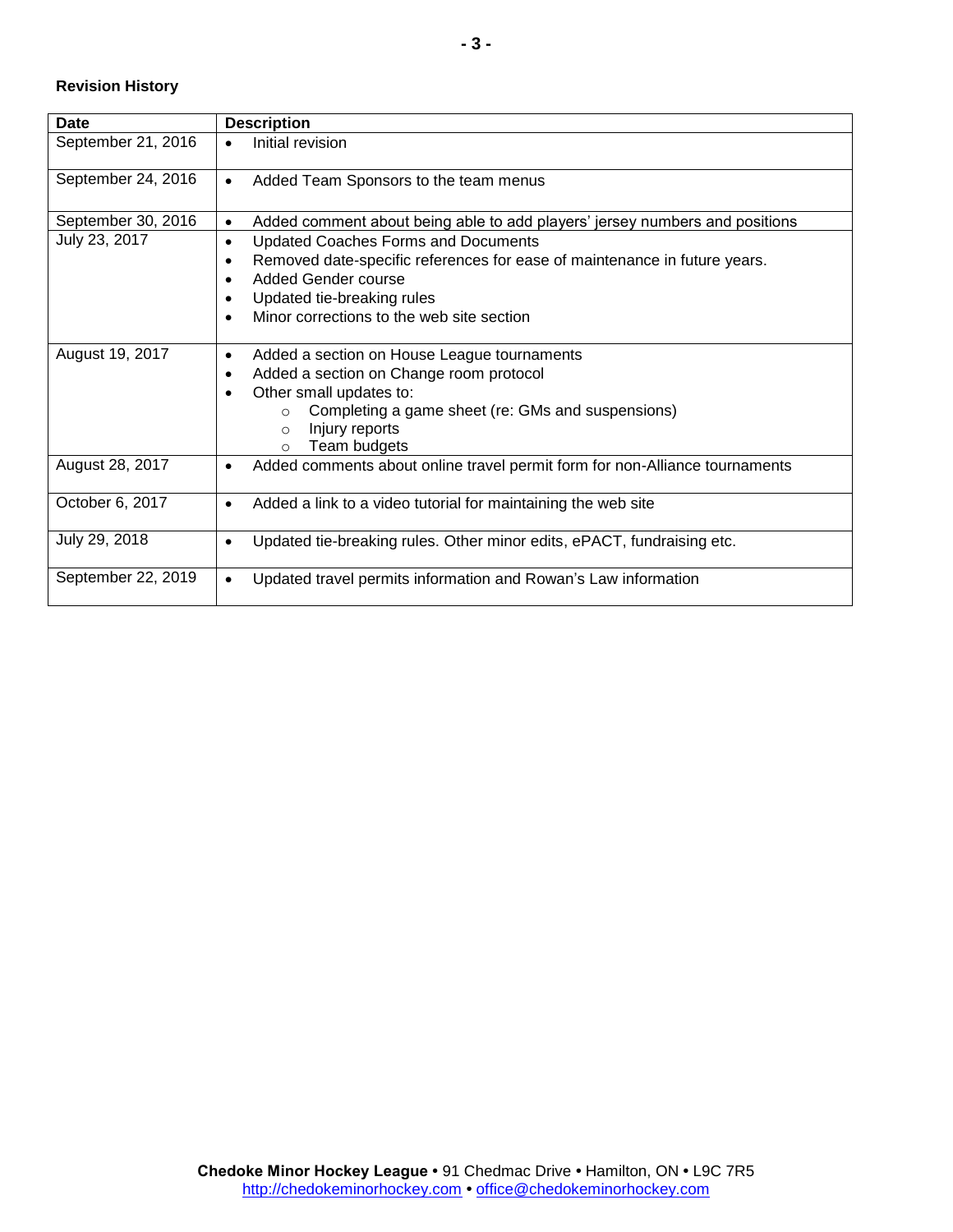#### <span id="page-3-0"></span>**1. Coaching Forms and Documents**

On our web site, you will find many forms, documents and links that are useful to you as a coach at Chedoke. Our web site is [http://chedokeminorhockey.com.](http://chedokeminorhockey.com/)

The **Coaches** menu option on the main menu contains many useful links and pages of information.

On that menu, the **Forms** option will take you to the Coaches Document Library which contains more coaching resources you may need. The library can also be accessed directly via this link [https://chedokeminorhockey.com/Libraries/1336/Coaches.](https://chedokeminorhockey.com/Libraries/1336/Coaches/)

The following documents and links are included in the library:

- **Manual** This document.
- **Clinic Schedule** The clinic schedule is updated annually.
- **Clinic Application** The clinic application in PDF or Excel format are updated annually.
- **Police Check Volunteer Letter** This letter is updated annually and needed if applying for a Police Check in-person.
- **Police Check Application (In-person)** [http://chedokeminorhockey.com/Public/Documents/Police\\_Check\\_-\\_VSS.pdf](http://chedokeminorhockey.com/Public/Documents/Police_Check_-_VSS.pdf)
- **Police Check Application (Online)** <http://www.policesolutions.ca/checks/services/hamilton>
- **Criminal Offence Declaration Form** Needed in the intervening years before a new Police check is required. Word: [http://chedokeminorhockey.com/Public/Documents/Chedoke\\_Criminal\\_Offence\\_Declaration.docx](http://chedokeminorhockey.com/Public/Documents/Chedoke_Criminal_Offence_Declaration.docx) PDF: [http://chedokeminorhockey.com/Public/Documents/Chedoke\\_Criminal\\_Offence\\_Declaration.pdf](http://chedokeminorhockey.com/Public/Documents/Chedoke_Criminal_Offence_Declaration.pdf)
- **Reimbursement Form** For recovering expenses incurred getting certified to coach. Word: [http://chedokeminorhockey.com/Public/Documents/Chedoke\\_Reimbursement\\_Form.docx](http://chedokeminorhockey.com/Public/Documents/Chedoke_Reimbursement_Form.docx) PDF: [http://chedokeminorhockey.com/Public/Documents/Chedoke\\_Reimbursement\\_Form.pdf](http://chedokeminorhockey.com/Public/Documents/Chedoke_Reimbursement_Form.pdf)
- **Travel Permits** These are online forms used for any travel permit requests. Visit<http://www.minorhockeyforms.com/> to register/login to complete these forms.
- **Player Medical Form** Required if the player's family does not submit their form online using ePACT. [https://chedokeminorhockey.com/Public/Documents/Player\\_Medical\\_Form.pdf](https://chedokeminorhockey.com/Public/Documents/Player_Medical_Form.pdf)
- **Injury Report Form** [http://chedokeminorhockey.com/Public/Documents/Injury\\_Report\\_Form.PDF](http://chedokeminorhockey.com/Public/Documents/Injury_Report_Form.PDF)
- **OHF Minimum Suspension List & Penalty Codes** A link to the current OHF list which is updated annually.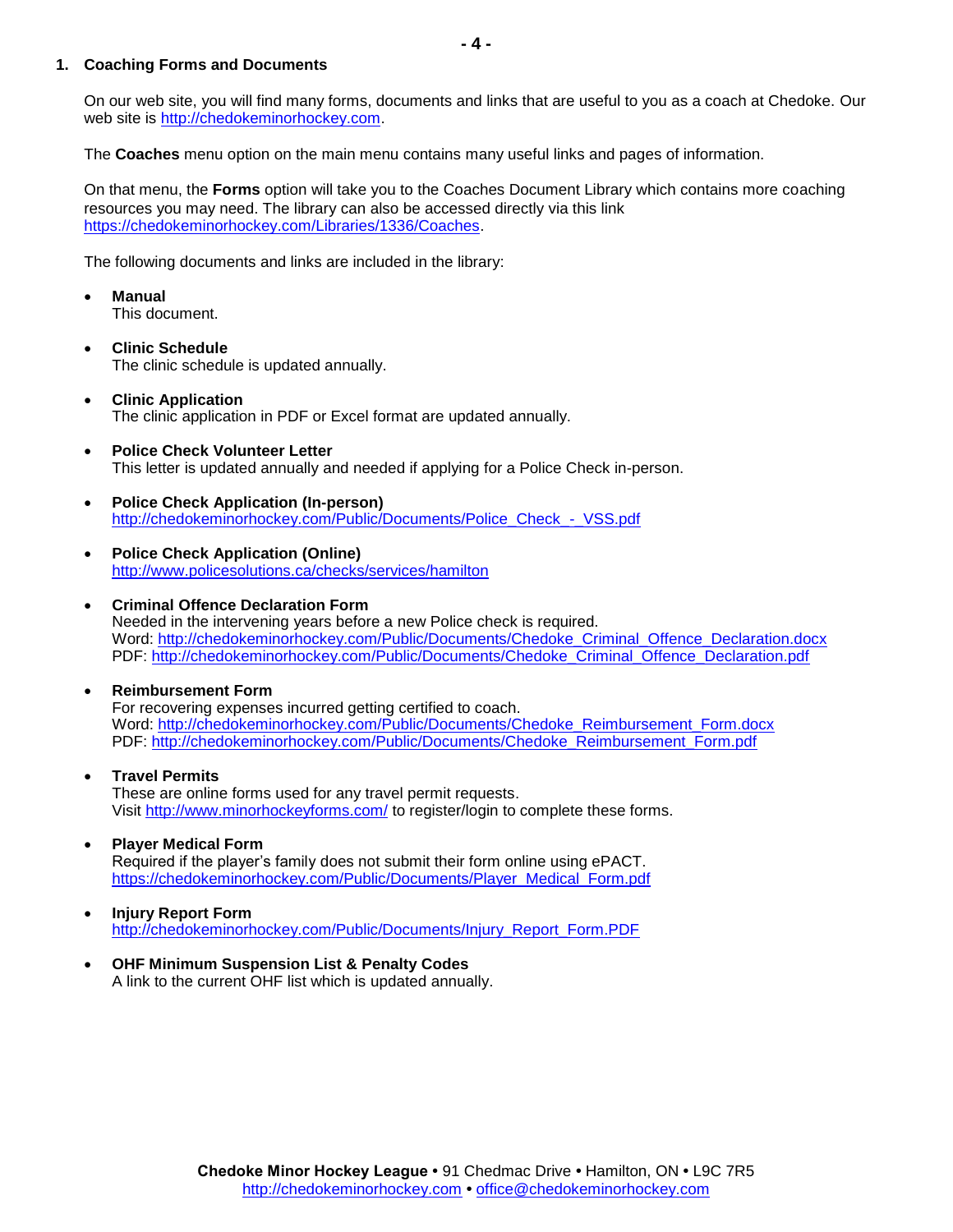## <span id="page-4-0"></span>**2. Certification and Screening Requirements**

Please review our Certification and Volunteering Screening requirements. <http://chedokeminorhockey.com/Pages/1328/Certification/> <http://chedokeminorhockey.com/Pages/1330/Screening/>

| <b>Volunteer Role</b>        | <b>Volunteer</b><br><b>Screening</b> | <b>Respect in</b><br><b>Sport</b><br><b>Activity</b><br><b>Leader</b> | <b>Coach</b><br><b>Stream</b> | <b>Development</b><br><b>Stream</b> | Level 1<br><b>Trainer</b> | Gender<br><b>Identity</b> | Rowan's<br>Law     |
|------------------------------|--------------------------------------|-----------------------------------------------------------------------|-------------------------------|-------------------------------------|---------------------------|---------------------------|--------------------|
| Head Coach -<br>House League | $\checkmark$                         | V                                                                     | V                             |                                     |                           | ✔                         | $\boldsymbol{\nu}$ |
| Head Coach - Select          | $\boldsymbol{\nu}$                   | V                                                                     |                               | V                                   |                           | ✔                         | ✔                  |
| <b>Assistant Coach</b>       | ✔                                    | V                                                                     |                               |                                     |                           | V                         | V                  |
| On-ice Help                  | ✓                                    | V                                                                     |                               |                                     |                           | $\checkmark$              |                    |
| Trainer                      | ✓                                    | V                                                                     |                               |                                     | ✔                         | ✔                         | ✔                  |
| Treasurer                    | ✔                                    |                                                                       |                               |                                     |                           |                           |                    |
| Manager                      | ✓                                    | V                                                                     |                               |                                     |                           | V                         |                    |
| Parent Liaison               |                                      | V                                                                     |                               |                                     |                           | ✓                         |                    |

#### <span id="page-4-1"></span>**3. Completing a Game Sheet**

Your weekly game sheet is an official CMHL / Minor Hockey Alliance of Ontario document and as such must be completed in full and correctly. Please note the following:

- Player names and numbers must be printed and legible in ascending order of jersey number. Full names (i.e. first and last) must be used.
- You may use labels but if you do you must affix a label to each copy (all 4) of the game sheet.
- All players on your roster must be listed for every game. Absent players must be included on the list and then crossed off. This also applies if you use labels. You must make changes to the labels to accurately reflect your weekly roster. If you make any changes on a label on the top sheet you must make the changes on all 4 copies of the game sheet.
- Your goalie(s) must be listed at the top in the goalie space. If you are using labels, and are rotating goalies, cross the player off who is goalie in the main list and print his/her name in the appropriate space at the top of the list.
- Any players under suspension must be listed in the correct section including what game they are serving of their suspension. E.g. game 1 of 3. Note: Chedoke players may be serving suspensions in House League or Select that were incurred in either. Failing to record this correctly will result in the player having to re-serve the game.
- Only rostered and certified members of Chedoke Minor Hockey can be on the bench.
- You are allowed a maximum of 5 bench staff one of whom must be a certified Head Coach and one of whom must be a certified Trainer (they cannot be the same individual). These must be listed in the appropriate spaces on the game sheet. Bench staff not on the game sheet may be removed from the bench at any time during the game at the discretion of the referee or convenor.
- You will receive a copy of the game sheet after every game. If you choose to maintain player statistics on your team pages on the Chedoke web site, a legible game sheet will help you and/or your volunteer.
- You must hand in a copy of the game sheet for any game that takes place offsite. These can be dropped off in the CMHL mailbox on the main level.
- Any players who are assessed a Game Misconduct in any offsite game, must be reported to the Executive immediately.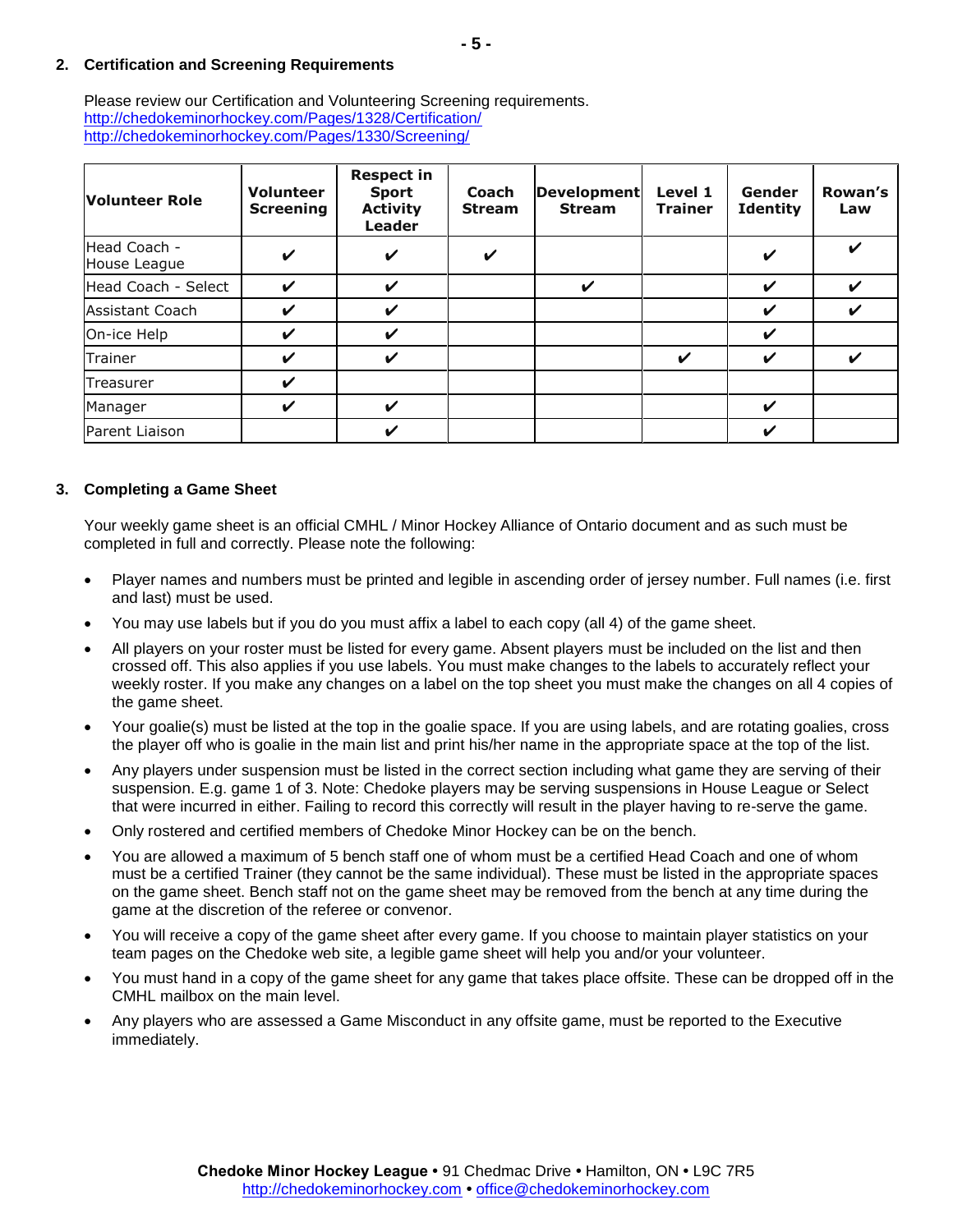# <span id="page-5-0"></span>**4. Running the Game Clock**

# Turning on the scoreboard

- Press [GAME TIME]

Clearing the scoreboard

- Press [GAME TIME], then
- Press [GAME TIME]

# Setting the time

A number of default options have been programmed into the scoreboard. To view the options:

- Press and continue to press [GAME TIME] until the desired time appears on the scoreboard

# Starting and stopping the clock

- Press [STOP/GO]

# Changing the score

- Press [HOME SCORE] or Press [VISITOR SCORE]

# Correcting the score

- Press [HOME SCORE] or [VISITOR SCORE], then
- Press the appropriate number, then
- Press [ENTER]

# Entering a 2-minute penalty

- Press [HOME PENALTY] or [VISITOR PENALTY], then
- Press [ENTER], then
- Press the appropriate number of the offending player, then
- Press [ENTER]

# Entering a 4-minute, 5-minute or 7-minute penalty

- Press [HOME PENALTY] or [VISITOR PENALTY], then
- Press and continue to press [TIME] until the desired time appears on the scoreboard, then
- Press [ENTER], then
- Press the appropriate number of the offending player, then
- Press [ENTER]

Removing a penalty after a goal has been scored against a team playing shorthanded and serving a minor penalty When the goal is entered for the opposing team, the penalty with the least amount of time remaining on the scoreboard will start to flash. After a few seconds, the penalty will automatically be cancelled and will disappear from the Scoreboard.

# Removing a penalty that was entered in error

- Press [HOME PENALTY] or [VISITOR PENALTY], then

- Press [1] to select the penalty that appears on the first line or [2] to select the penalty that appears on the second line, then

- Press [TIME], then
- Press [0] [0] [0], then
- Press [ENTER], then
- Press [ENTER]

# Changing the length of a penalty

- Press [HOME PENALTY] or [VISITOR PENALTY], then

- Press [1] to select the penalty that appears on the first line or [2] to select the penalty that appears on the second line, then

- Press [TIME], then
- Press the appropriate time in minutes and seconds, then
- Press [ENTER], then
- Press [ENTER]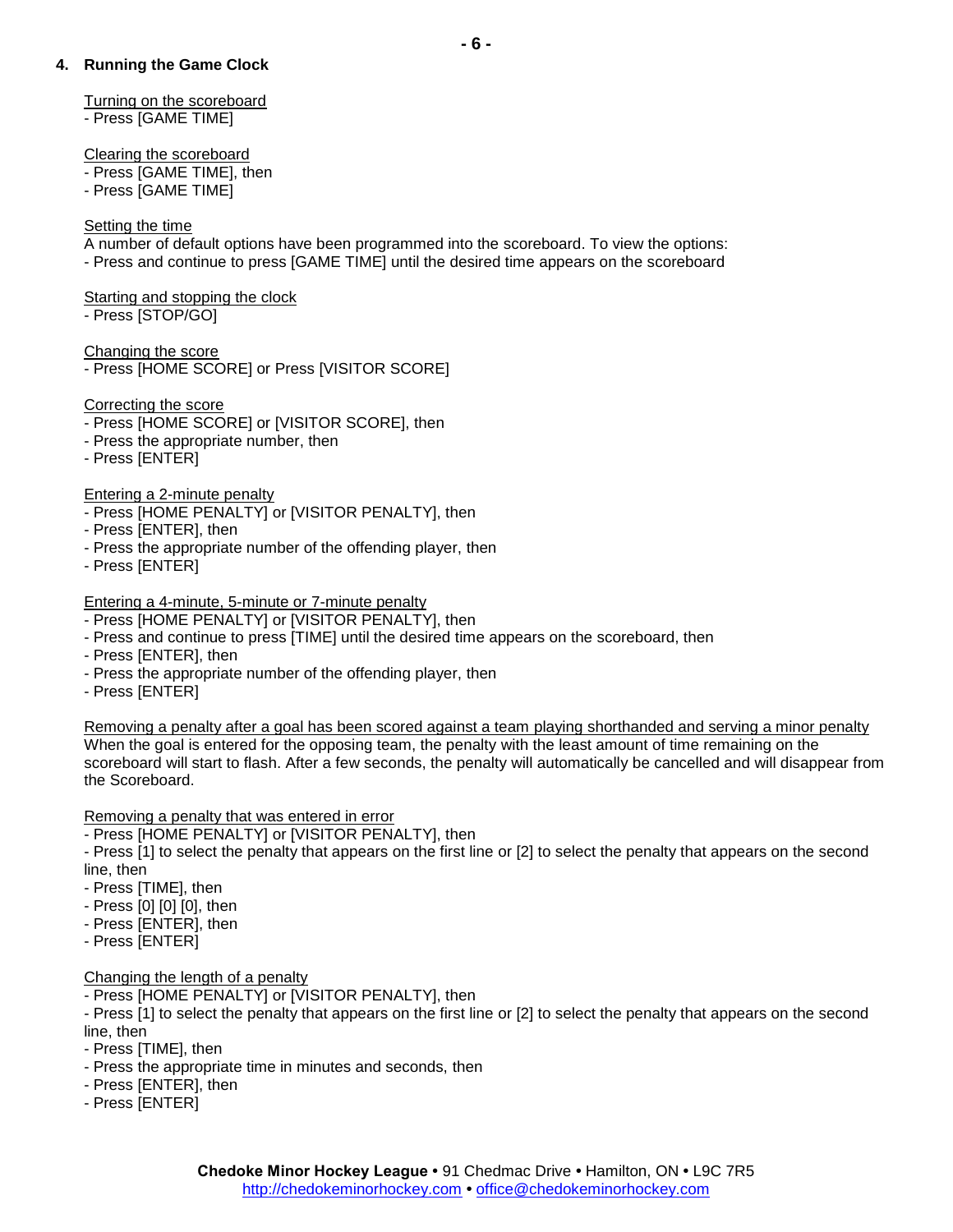# <span id="page-6-0"></span>**5. Fair Play**

Copied from our By-laws:

The Head Coach of each House League team shall ensure that, in each game, all players participate equally. This will include an equal number of shifts per player by position (within one over the forwards and within one over the defence). Also, the Head Coach shall ensure all players receive, within reason, equitable amounts of actual ice time.

To achieve this, the Head Coach shall run his/her bench during House League games as follows:

| # of skaters | Forwards | Defence        |
|--------------|----------|----------------|
| 6            |          | $\overline{2}$ |
|              |          | 3              |
| 8            | 5        | 3              |
| 9            | 5        |                |
| 10           | 6        |                |
| 11           | 6/7      | 5/4            |
| 12           |          | 5              |
| 13           | 8        | 5              |
| 14           | 8/9      | 6/5            |
| 15           | 9        | 6              |

This procedure will be monitored by the respective Division Convenor, member of the Executive, or delegate.

Any coach who does not follow this procedure in regular season games shall receive, in order of number of infractions, a verbal warning, followed by a 1-game suspension, followed by a suspension for the balance of the season.

Any coach who does not follow this procedure in the playoffs shall receive, in order of number of infractions cumulative of any regular season incidents, a forfeit of the game in favour of the opposing team, followed by a forfeit of the game and a 1-game suspension, followed by a forfeit of the game and suspension for the balance of the season.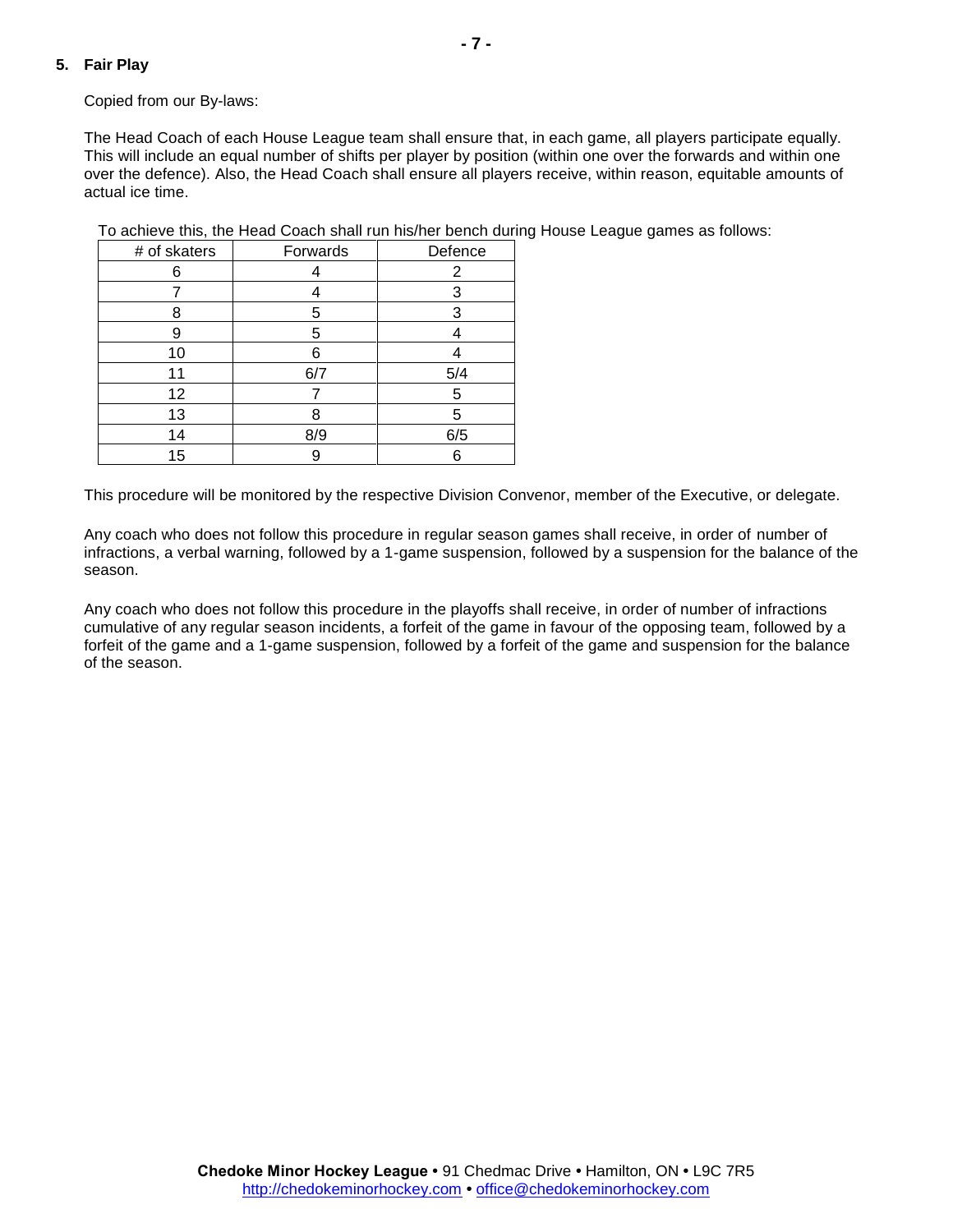# <span id="page-7-0"></span>**6. Medical Forms**

Chedoke Minor Hockey uses ePACT, an online emergency network, to improve emergency preparedness and safety for all our athletes. ePACT helps us better connect, communicate and share critical information in case of a crisis, like an illness or injury of one of our players, or an evacuation.

Using ePACT:

For a family –

- Each player's family will receive an email invitation to use ePACT.
- Families create their ePACT account, entering required details, such as medical needs and emergency contacts.
- Families securely connect with Chedoke allowing coaches and trainers access to their information.
- Families can update ePACT anytime during the year, and we will automatically be alerted (e.g. add a new cell phone or new emergency contact, and we receive that update).

For a coach or trainer –

- A team's coach or trainer will be given access only to his/her team's medical records
- The trainer or coach can choose to download and print the forms or sync them to their mobile device for access at any time, even without a cellular signal.

Any family that does not complete their player's medical information will be asked to keep their player at home until it's done.

Any family that cannot complete the ePACT profile online, must complete a paper medical form.

At all times, all player medical information should be managed in confidence.

#### <span id="page-7-1"></span>**7. Injury Reports**

If a player on your team is injured during a game or practice, you must fill out the Hockey Canada Injury Report form.

The family must take it to the doctor/dentist to be filled out and return it to the CMHL Office within 30 days. Failure to do so will result in the loss or slowdown of insurance coverage through Hockey Canada should any claims wish to be submitted through that policy.

#### <span id="page-7-2"></span>**8. Change Room Protocol**

Bench staff must monitor the behaviour in the change room before and after all games and practices either by physically being present in the room or just outside of it. If the bench staff wish to remain outside the room at any point, the door must be open enough to monitor behaviour.

Coaches should pay particular attention to any inappropriate behaviours such as verbal or physical taunts, throwing objects and meddling with player's personal belongings. Change room monitoring must continue until all players have vacated.

The two-deep rule is always in effect.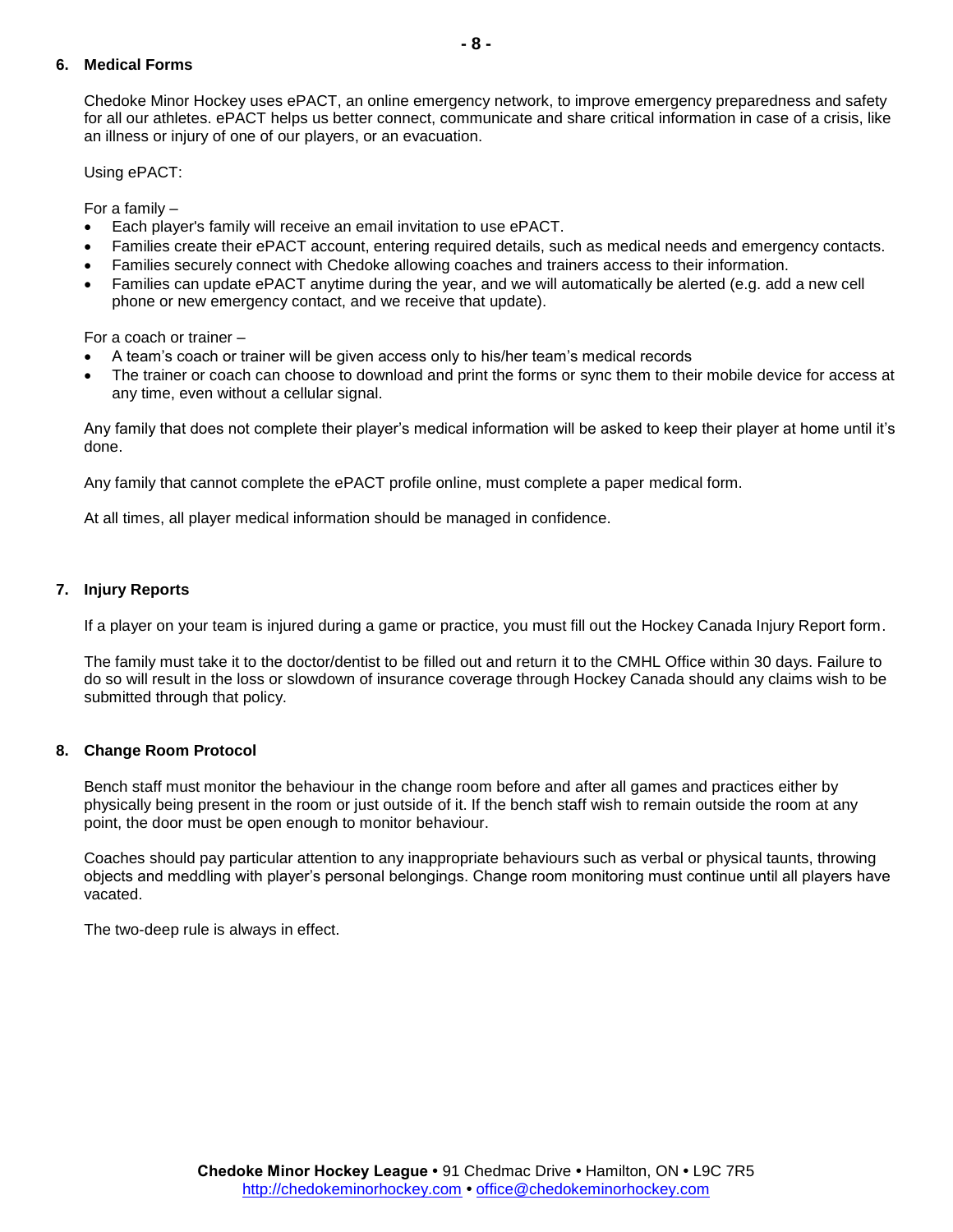#### <span id="page-8-0"></span>**9. Team Budgets**

It is the responsibility of the manager (if the team has one) and the coaches, to create a team budget. All items are optional, but the type of Items to be purchased from this budget may include:

#### **Jerseys, Apparel**

Teams must contact our approved supplier to get team jerseys customized or any team apparel. Your division VP or Convenor can provide contact details.

#### **Christmas party, Year-end party**

The cost of a party depends entirely on what you decide to do. Estimate a cost based on providing food and some sort of entertainment (similar to a birthday party). Party costs paid by the team will only include the players. Siblings and parents who wish to participate can be charged an additional fee per event.

#### **Trophies**

The league will not provide your team with trophies unless you make it to Super Saturday. You must purchase trophies from the league's approved supplier. Your division VP or Convenor can provide contact details.

#### **Tournament entry fees, Exhibition games**

You can include this type of thing in your team budget if known at the time, or you can collect money for these on a per player basis if and when they occur. An approval from the league and a clear plan of how a tournament will be financed are required before approaching the parents of the team.

#### **Coach supplies (e.g. pucks, cones, etc.)**

#### **Trainer supplies**

Estimate a total cost and divide it by the number of players on the team to obtain a per-player amount. The per-player amount should not exceed \$60, unless an exemption is provided by the VP to add the costs of a tournament.

Your budget must be submitted to your Convenor and approved by the Divisional Vice-President. Once the budget is approved each family should be given a copy.

Keep receipts for all items purchased from the budget money during the season. Use these receipts to prepare a final budget at the end of the season. Actual expenses should be noted. If you have money remaining it must be reimbursed to the parents.

#### <span id="page-8-1"></span>**10. Fundraising**

You may wish to raise funds to offset some budget costs. In some raffle-type fundraising activities, there are rules that must be followed should you wish to do so. Please contact your VP for details.

Note: Chedoke may run some league-wide fundraising efforts which you may be able to benefit from. Inquire with your VP.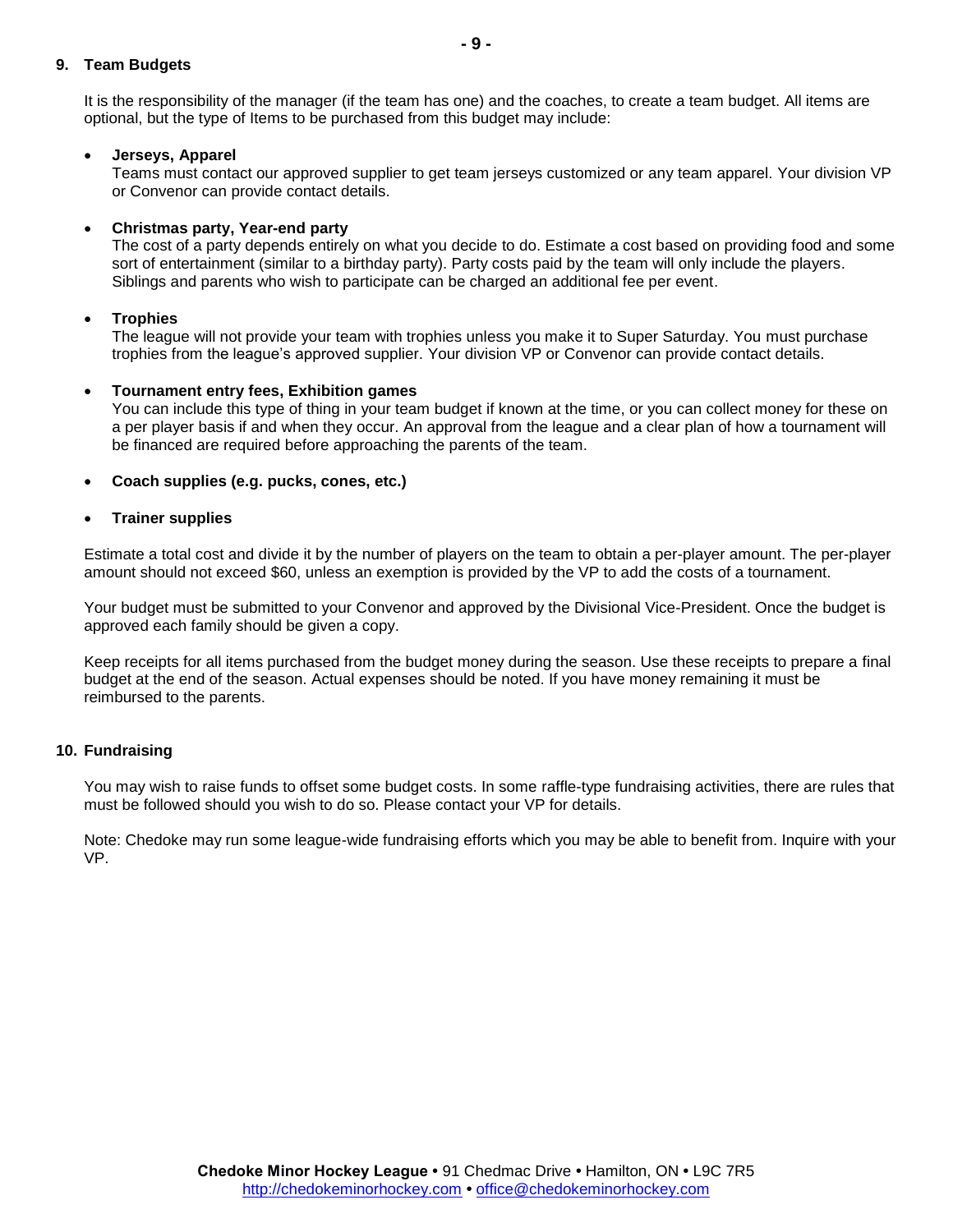#### <span id="page-9-0"></span>**11. Tournaments**

While not common, House League teams may wish to enter a tournament. The Alliance and OMHA web sites are good sources of information on tournament options.

To provide an opportunity to coordinate scheduling with Chedoke's Select teams, any House League team interested in a tournament is asked to declare their interest prior to November 15.

The following rules must be adhered to regarding entering a House League tournament:

- a) Approval of the VP is required before approaching the team's parents.
- b) Unanimous or near-unanimous agreement is required by the team's parents.
- c) The costs of entering a tournament should be added to your team budget, if known at the time. The costs must be shared equally across all participating team members. Financial assistance for individuals may be available on a case-by-case basis. Contact your VP for details.
- d) With permission of the division VP, the team could miss their practice to accommodate tournament play but they cannot miss any House League games.
- e) The tournament cannot conflict with Chedoke's Winter Classic held between Christmas and New Year's.
- f) Only rostered members of the team may participate (no call-overs).

Note: Chedoke may host an internal House League tournament using modified rosters. Contact your division VP for more information.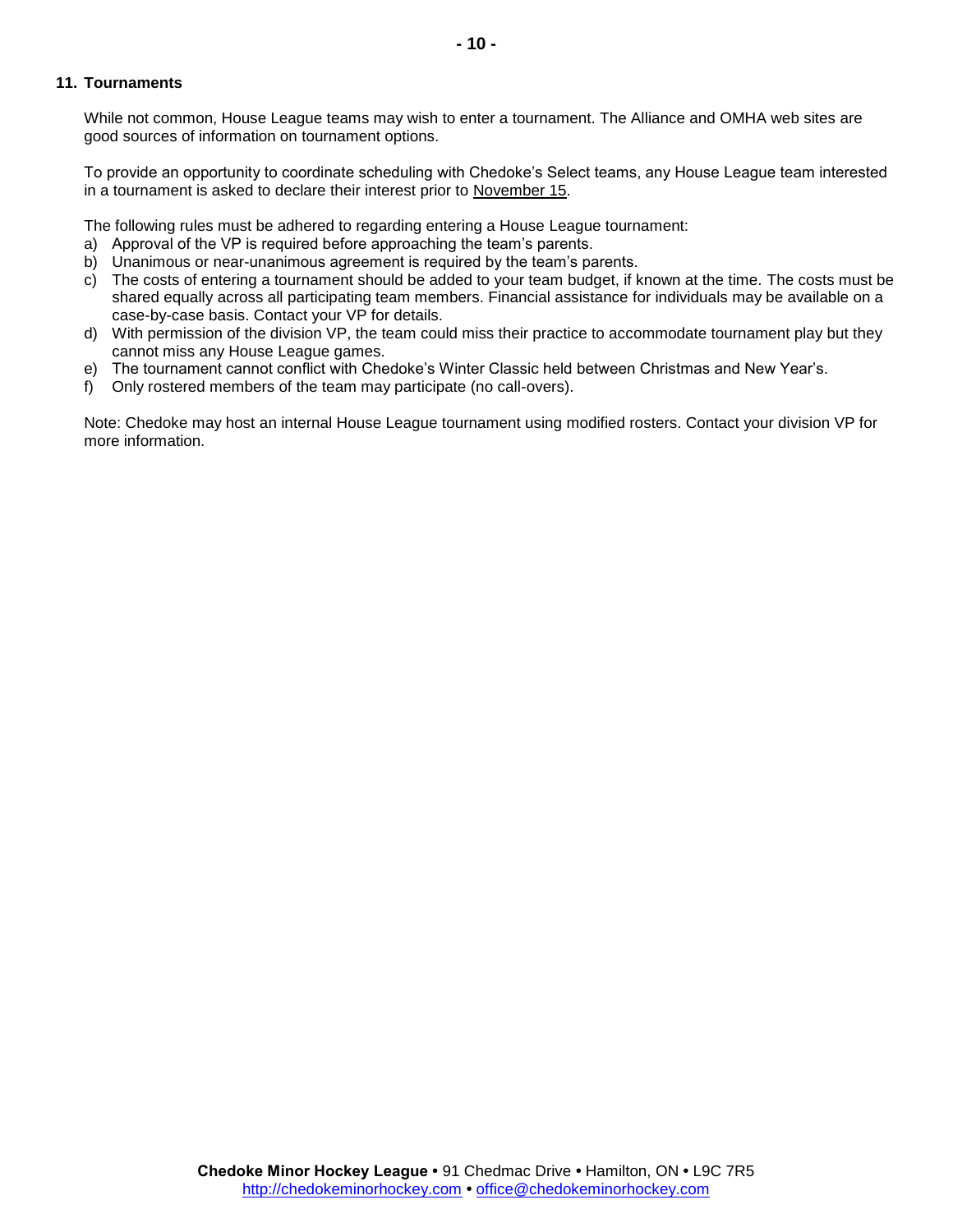## <span id="page-10-0"></span>**12. Super Saturday**

Copied from the By-laws:

- a. After conclusion of the Playoffs, the top two teams in each division shall compete in the Super Saturday game.
- b. To break any ties in the playoff standings, the tie-breaking rules in the Alliance Manual of Operations shall be used to determine which team(s) advance to the Super Saturday game. For full details on the application of these rules for scenarios when two teams are tied or when greater than two teams are tied, see Tie-Breakers in Section 7.0 under Structure in the Alliance Manual of Operations. [https://alliancehockey.com/Manuals/2430/ALLIANCE\\_Manual\\_of\\_Operations/](https://alliancehockey.com/Manuals/2430/ALLIANCE_Manual_of_Operations/)
- c. The Super Saturday game shall consist of three ten-minute, stop-time periods in all divisions.
- d. One timeout per team during the Super Saturday game shall be permitted.
- e. If the game is tied at the end of the third period, a five-minute, stop-time, 5-on-5 sudden victory overtime period shall be played.
- f. If a goal is not scored during the five-minute period, the game shall be decided by a shootout as follows:
	- If at the end of the five-minute period and prior to the shootout, one team has a greater number of players than the opposing team, the team with the greater number of players may reduce its numbers to equate with that of the opposing team. If the team with the greater number of players chooses to reduce its numbers to equate with that of the opposing team, the Head Coach must inform the referee(s) of the name and number of each player to be excluded from the shootout.
	- Each team shall select three players.
	- Players serving a penalty at the end of the five-minute period and players that have been assessed a match, game misconduct or gross misconduct penalty are not eligible to participate in the shootout.
	- The home team shall have the choice of shooting first or second.
	- The teams shall alternate shots.
	- If the score is still tied after three shooters, each team shall select another player to participate in a sudden-victory shootout. No player shall be used a second time until all players have had an attempt.
	- Each team shall be given an equal number of attempts and the game shall end when the score is no longer tied.
	- If a player is injured or assessed a match, misconduct, game misconduct or gross misconduct penalty during the shootout resulting in one team having a greater number of players than the opposing team, the team with the greater number of players may not reduce its numbers to equate with that of the opposing team.
- g. Decisions made by the Executive are not subject to appeal. On and off-ice rulings that contradict the rules and regulations may be appealed.
- h. The winning team in each division on Super Saturday advances to the City Playdowns.
- i. Super Saturday games may carry additional rules set out by the League Executive in advance.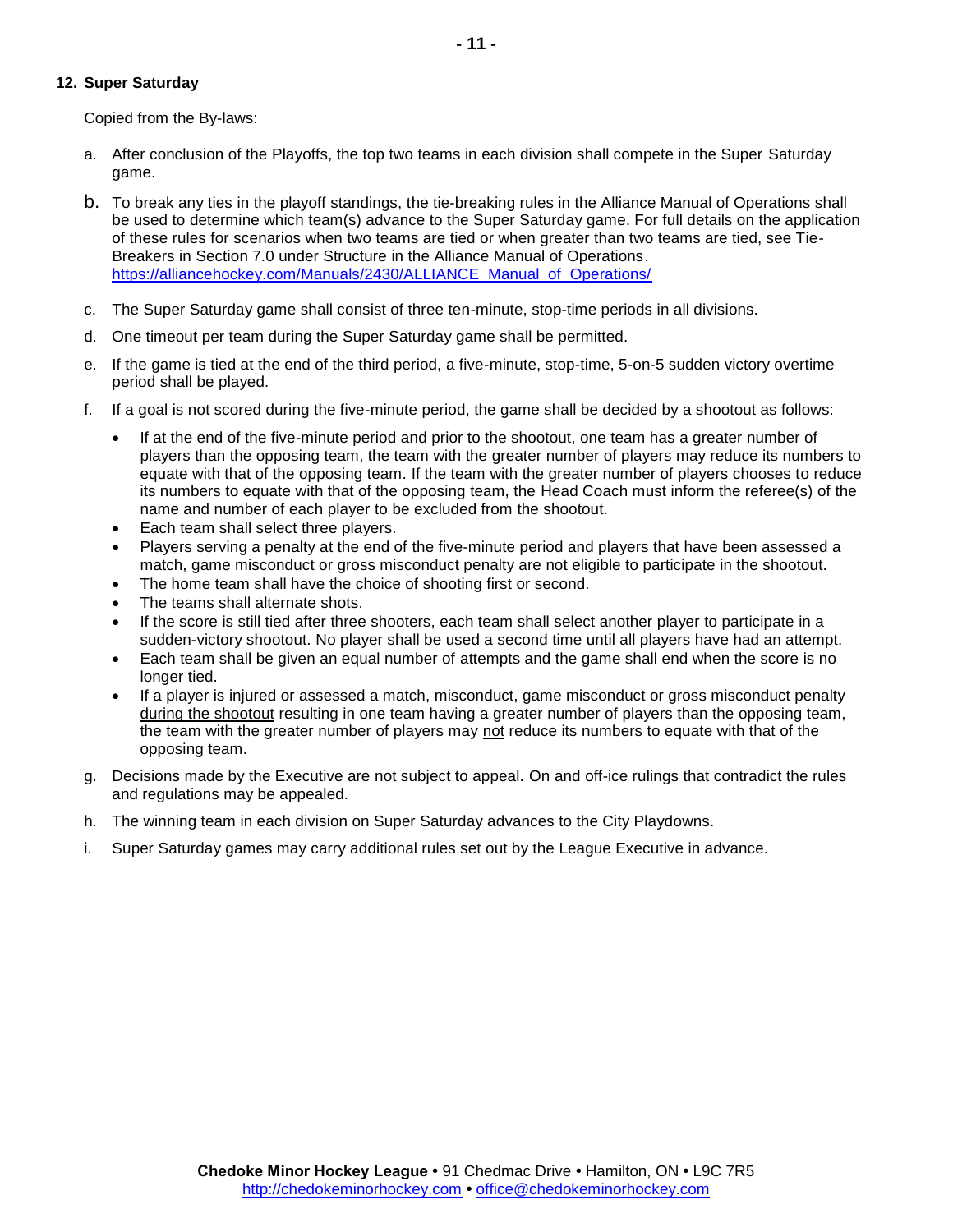#### <span id="page-11-0"></span>**13. Web site**

Each Head Coach will be emailed a User Name and default password for access to the web site pages for their team. This is used to login to [http://chedokeminorhockey.com](http://chedokeminorhockey.com/) by selecting the **Login** link at the top right of the site.

Upon logging in for the first time, the default password should be changed to something private.

If the Head Coach wishes to delegate the duties of maintaining their pages to someone else, please send that person's name and email address to [webmaster@chedokeminorhockey.com.](mailto:webmaster@chedokeminorhockey.com) All teams are encouraged to contribute content to their site.

#### **All individuals with access to post content to Chedoke's web site must be cognizant of the Alliance Social Media Policy available here:**

<https://alliancehockey.com/Public/Documents/Policies/ALLIANCE%20SOCIAL%20MEDIA%20POLICY.pdf>

**Any editorializing must be in-line with our guiding principles: "Develop and encourage sportsmanship, community spirit and good fellowship among all participants and members for the betterment of the physical, mental and social well-being of all players and volunteers".**

Once logged in, the **Control Panel** will be available as a link at the top right of the site. The **Control Panel** is where the team's web site pages are maintained.

You may find this video tutorial helpful:

<http://support.mbsportsweb.ca/kb/a101/team-webmaster-training-video.aspx>

| HL Team   My Settings   @ Support Central   Faxit   @ Logout<br><b>MBSportsWeb Control Panel</b><br>Ready<br>11111 |                                                                                                                                                                                                                                                                                                                                                                                                                                                                                                                                                                                                                                                                                                                                                                                                                                                                                                                                                                                                                                                                                                                                          |                                                                                                                                                                                                                                                                                                   |  |  |  |  |  |
|--------------------------------------------------------------------------------------------------------------------|------------------------------------------------------------------------------------------------------------------------------------------------------------------------------------------------------------------------------------------------------------------------------------------------------------------------------------------------------------------------------------------------------------------------------------------------------------------------------------------------------------------------------------------------------------------------------------------------------------------------------------------------------------------------------------------------------------------------------------------------------------------------------------------------------------------------------------------------------------------------------------------------------------------------------------------------------------------------------------------------------------------------------------------------------------------------------------------------------------------------------------------|---------------------------------------------------------------------------------------------------------------------------------------------------------------------------------------------------------------------------------------------------------------------------------------------------|--|--|--|--|--|
| <b>Control Panel Home</b>                                                                                          | <b>Dashboard</b>                                                                                                                                                                                                                                                                                                                                                                                                                                                                                                                                                                                                                                                                                                                                                                                                                                                                                                                                                                                                                                                                                                                         | <b>Quick Help</b>                                                                                                                                                                                                                                                                                 |  |  |  |  |  |
| <b>Dashboard</b><br><b>Getting Started Guides</b><br><b>Search Engines</b><br>Other MBSportsWeb Sites              | Welcome to the Chedoke Minor Hockey Control Panel<br>You are currently in the Home module of the Control Panel. Select other modules from the list in the bottom-<br>left.<br>Got a Question? Have an Answer?<br>Each year there are thousands of people just like you using the Control Panel in a website just like this one.<br>With such a large community available, we thought we would make it easier for people to ask questions about<br>how to use the site on the new MBSportsWeb Community Forums. The link to the forums is at the top of the<br>Control Panel.<br>And if you have been using the Control Panel for a while or have a pretty good understanding of how it works,<br>why not take a moment or two to help the rest of the community by taking a look at the forums and answering<br>any questions which you feel you know the answer to. We're all in this together!<br><b>Your Modules</b><br>You currently have access to the following modules:<br>. Manage Site Content - Manage the pages in the menu for your site(s), the content on those pages, as<br>well as lists of information and game scores. | <b>First Time Here?</b><br>If this is your first time using the<br>Control Panel, visit the Control Panel<br>101 page for a quick tutorial about<br>how to get around and keep the site<br>up-to-date.<br>For best results, please ensure you are<br>using the latest version of your<br>browser. |  |  |  |  |  |
| <b>Control Panel Home</b>                                                                                          | Personalize Your Control Panel                                                                                                                                                                                                                                                                                                                                                                                                                                                                                                                                                                                                                                                                                                                                                                                                                                                                                                                                                                                                                                                                                                           |                                                                                                                                                                                                                                                                                                   |  |  |  |  |  |
| <b>Manage Site Content</b>                                                                                         | You haven't yet chosen a skin for your account. The new Control Panel has several different "skins" available<br>which might be a little more pleasing to the eye than the default one. The "Windows 7" skin is a very light skin,<br>and the "Black" skin is a very dark one. Go ahead, give them a try!<br>Use the "My Settings" page at the top of the Control Panel to set or change your personalization options.                                                                                                                                                                                                                                                                                                                                                                                                                                                                                                                                                                                                                                                                                                                   |                                                                                                                                                                                                                                                                                                   |  |  |  |  |  |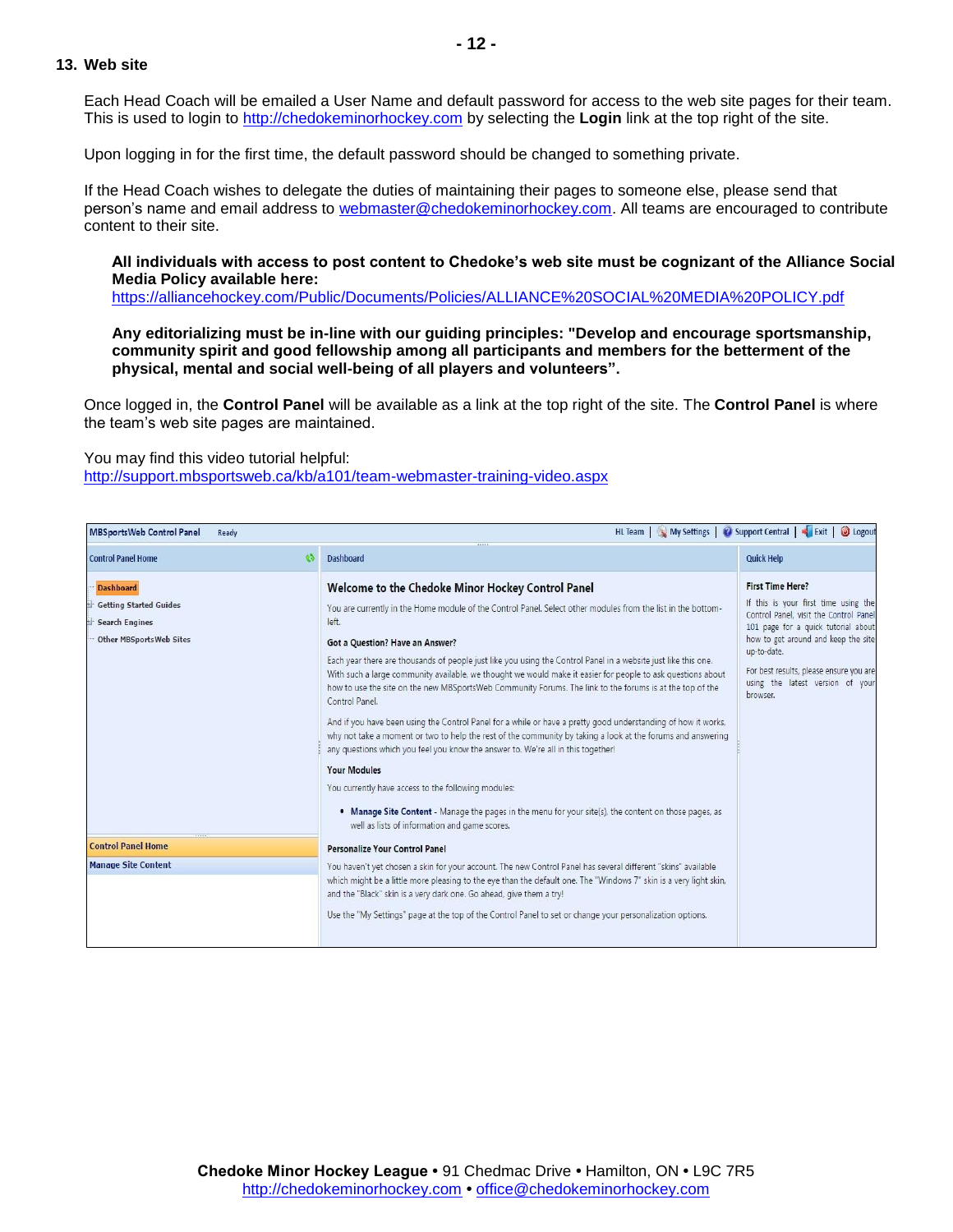The **Manage Site Content** option at the bottom left will reveal the following menu. (note: the options in red are the options most teams will likely use).

#### **> Site Pages (Menu)**

#### **> Password-Protection**

#### **> Manage Page Content**

Team Home Page Team News Player Roster Player Statistics Schedule & Results Team Calendar Team Sponsors

#### **> Basic Features**

News articles **Events** Team Sponsors Quick Links Accomplishments

#### **> Advanced Features**

**Galleries** Libraries Polls Online Forms Player Sponsors Auctions

#### **> Player Statistics**

#### **> Tryout List**

#### **> Setup & Settings** Default Images

Image Manager

# **> Reports**

**Subscriptions** Team Schedule Health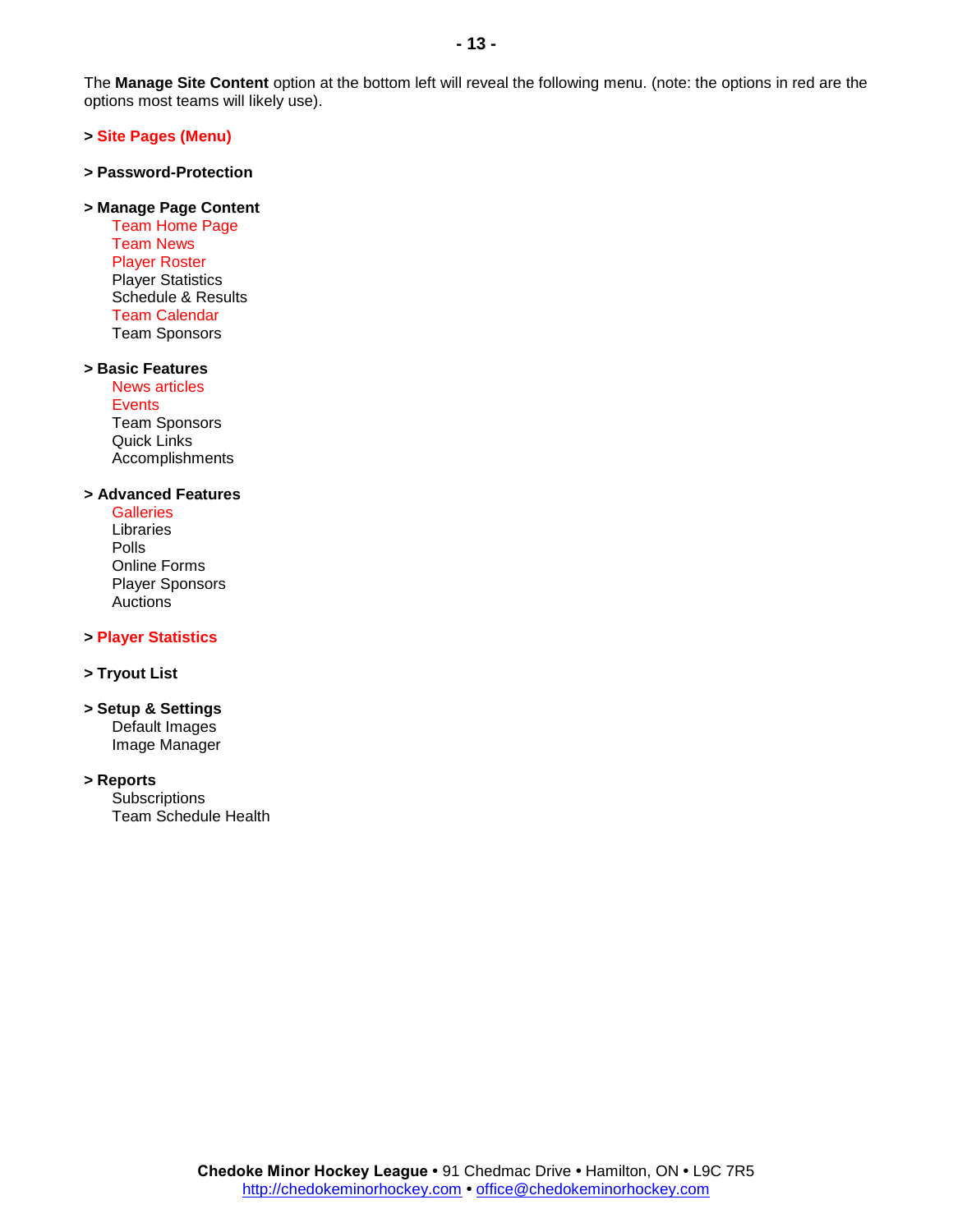# **Site Pages (Menu)**

| HL Team   My Settings   O Support Central   Fxit   O Logout<br><b>MBSportsWeb Control Panel</b><br>Ready                                  |              |                                                                                            |                   |                                                                                                                                                                              |                           |  |  |
|-------------------------------------------------------------------------------------------------------------------------------------------|--------------|--------------------------------------------------------------------------------------------|-------------------|------------------------------------------------------------------------------------------------------------------------------------------------------------------------------|---------------------------|--|--|
| <b>Manage Site Content</b>                                                                                                                | 43           | <b>Site Pages (Menu)</b>                                                                   |                   |                                                                                                                                                                              | Add Page & Re-Order Pages |  |  |
| Site: Leafs<br><b>Suggestions</b>                                                                                                         | $\mathbf{v}$ | Team Home Page<br>Team News                                                                |                   |                                                                                                                                                                              |                           |  |  |
| <b>Site Pages (Menu)</b><br><b>Password-Protection</b><br><b>Manage Page Content</b><br><b>Basic Features</b><br><b>Advanced Features</b> |              | Player Roster<br>Player Statistics<br>Schedule & Results<br>Team Calendar<br>Team Sponsors |                   |                                                                                                                                                                              |                           |  |  |
| <b>Player Statistics</b>                                                                                                                  |              | Sort - Title<br>Type                                                                       | <b>Visibility</b> | Url                                                                                                                                                                          | <b>Updated</b>            |  |  |
| * Tryout List                                                                                                                             |              | 1- Team Home Page<br>1g                                                                    | Always            | /Teams/1169/                                                                                                                                                                 | Sep 18, 2016              |  |  |
| the Setup & Settings                                                                                                                      |              | 圖<br>2- Team News                                                                          | Always            | /Teams/1169/Articles/                                                                                                                                                        | Aug 12, 2016              |  |  |
| 卦<br>Reports                                                                                                                              |              | 8<br>3- Player Roster                                                                      | Always            | /Teams/1169/Players/                                                                                                                                                         | Aug 12, 2016              |  |  |
| Team Webmaster Manual                                                                                                                     |              | 3- Player Statistics                                                                       | Always            | /Teams/1169/Statistics/                                                                                                                                                      | Aug 13, 2016              |  |  |
|                                                                                                                                           |              | 晦<br>4- Schedule & Results                                                                 | Always            | /Teams/1169/Schedule/                                                                                                                                                        | Aug 12, 2016              |  |  |
|                                                                                                                                           |              | Ū<br>5- Team Calendar                                                                      | Always            | /Teams/1169/Calendar/                                                                                                                                                        | Aug 12, 2016              |  |  |
|                                                                                                                                           |              | ⋤<br>6- Team Sponsors                                                                      | Always            | /Teams/1169/Sponsors/                                                                                                                                                        | Sep 24, 2016              |  |  |
| 44444<br><b>Control Panel Home</b>                                                                                                        |              | Recommended Page Types to Add to this Site's Menu                                          |                   |                                                                                                                                                                              |                           |  |  |
| <b>Manage Site Content</b>                                                                                                                |              | <b>Tryout Player List</b>                                                                  |                   |                                                                                                                                                                              |                           |  |  |
|                                                                                                                                           |              |                                                                                            |                   | This page will list the players entered as a part of the tryout list who have been marked as either pending or selected. Released players will not be visible to the public. |                           |  |  |

This is where you can add new pages to your team menu. There are some pre-programmed page types you can choose from (e.g. Accomplishments, Links).

There is a type called 'Other Internal or External Page". This is a page type that allows you to link to:

- Any existing or newly-created team or organization page or feature
- Any external web site
- An existing document from the site.

Some of the team content you can create is available under the Basic or Advanced Features options. See below.

There is also a free-form page type called 'General Blank Page' to add a new, blank page with your own custom content.

You can re-order the pages in your menu, but for consistency across the site, the order of the default pages should be maintained.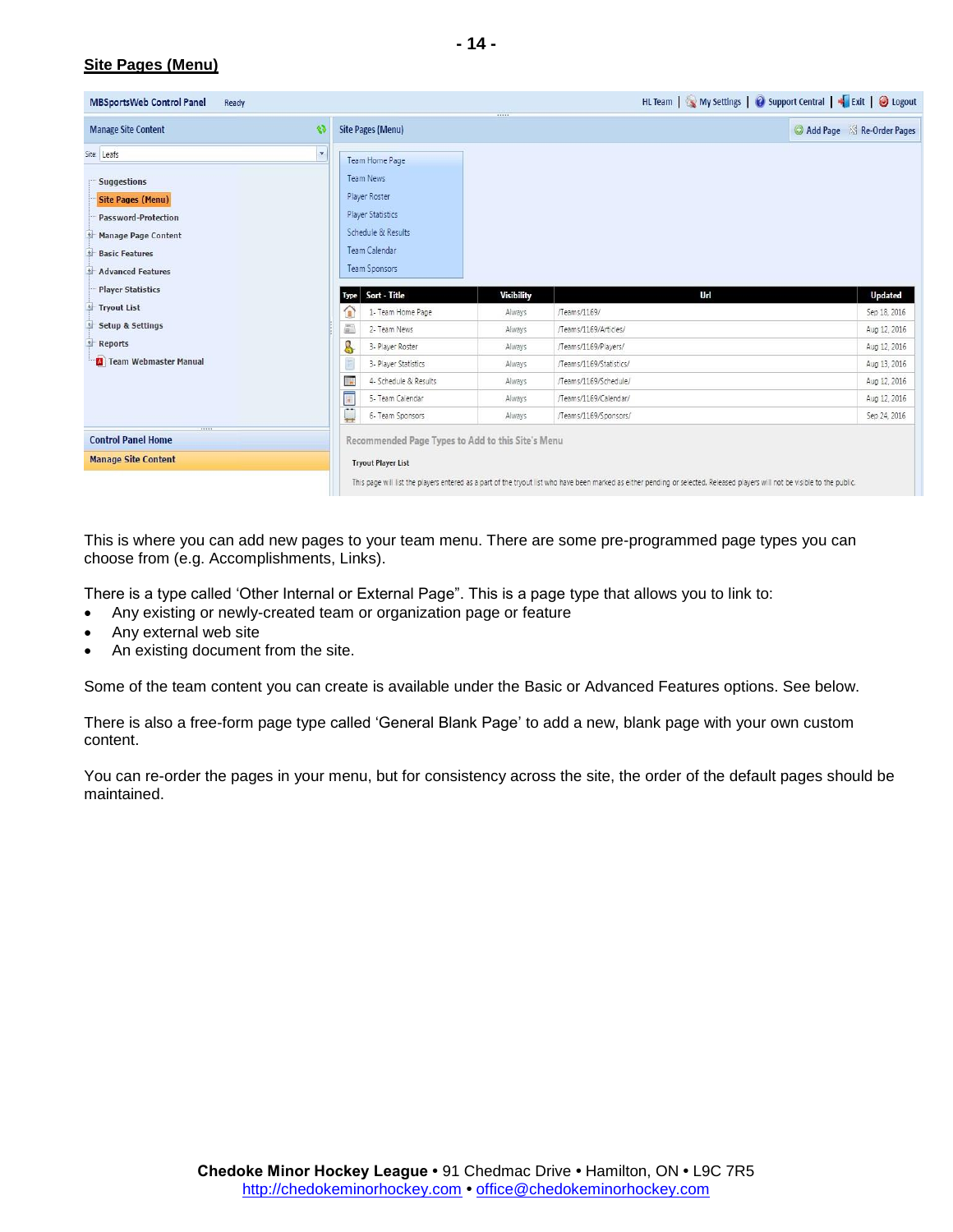# **Password-Protection**

| MBSportsWeb Control Panel<br>Ready              |                                   |                                         | 111111                                  |                                         |
|-------------------------------------------------|-----------------------------------|-----------------------------------------|-----------------------------------------|-----------------------------------------|
| <b>Manage Site Content</b><br>$\lambda$         | <b>Manage Password-Protection</b> |                                         |                                         |                                         |
| Site: Leafs<br>÷.                               |                                   | Level 1                                 | Level 2                                 | Level 3                                 |
| Suggestions<br>Site Pages (Menu)                | Password                          |                                         |                                         |                                         |
| <b>Password-Protection</b>                      | <b>Things To Protect</b>          | <b>Site Pages</b>                       | <b>Site Pages</b>                       | <b>Site Pages</b>                       |
| Manage Page Content<br><b>Basic Features</b>    |                                   | Player Roster<br>Player Statistics      | Player Roster<br>Player Statistics      | Player Roster<br>Player Statistics      |
| + Advanced Features<br><b>Player Statistics</b> |                                   | <b>Special Pages</b><br>Player Profiles | <b>Special Pages</b><br>Player Profiles | <b>Special Pages</b><br>Player Profiles |
| Tryout List                                     |                                   |                                         |                                         |                                         |
| Setup & Settings<br>Reports                     |                                   |                                         |                                         |                                         |
| Team Webmaster Manual                           |                                   |                                         |                                         |                                         |
|                                                 |                                   |                                         |                                         |                                         |
|                                                 |                                   |                                         |                                         |                                         |
|                                                 |                                   |                                         |                                         |                                         |
|                                                 |                                   |                                         |                                         |                                         |
|                                                 | <b>Remember For</b>               | 7<br>days                               | days<br>$\mathcal{I}$                   | days<br>$\overline{7}$                  |
|                                                 |                                   |                                         |                                         |                                         |

This option is where you can apply a password to some pages of your site. Not all pages can be password protected since they are system pages.

An example of a page you might like to password protect is if you add a Photo Gallery page and you only want your team's parents to have access.

When you select the page you would like to protect, enter the password in the field above and click Update. This password can then be shared with whomever you wish to provide access to.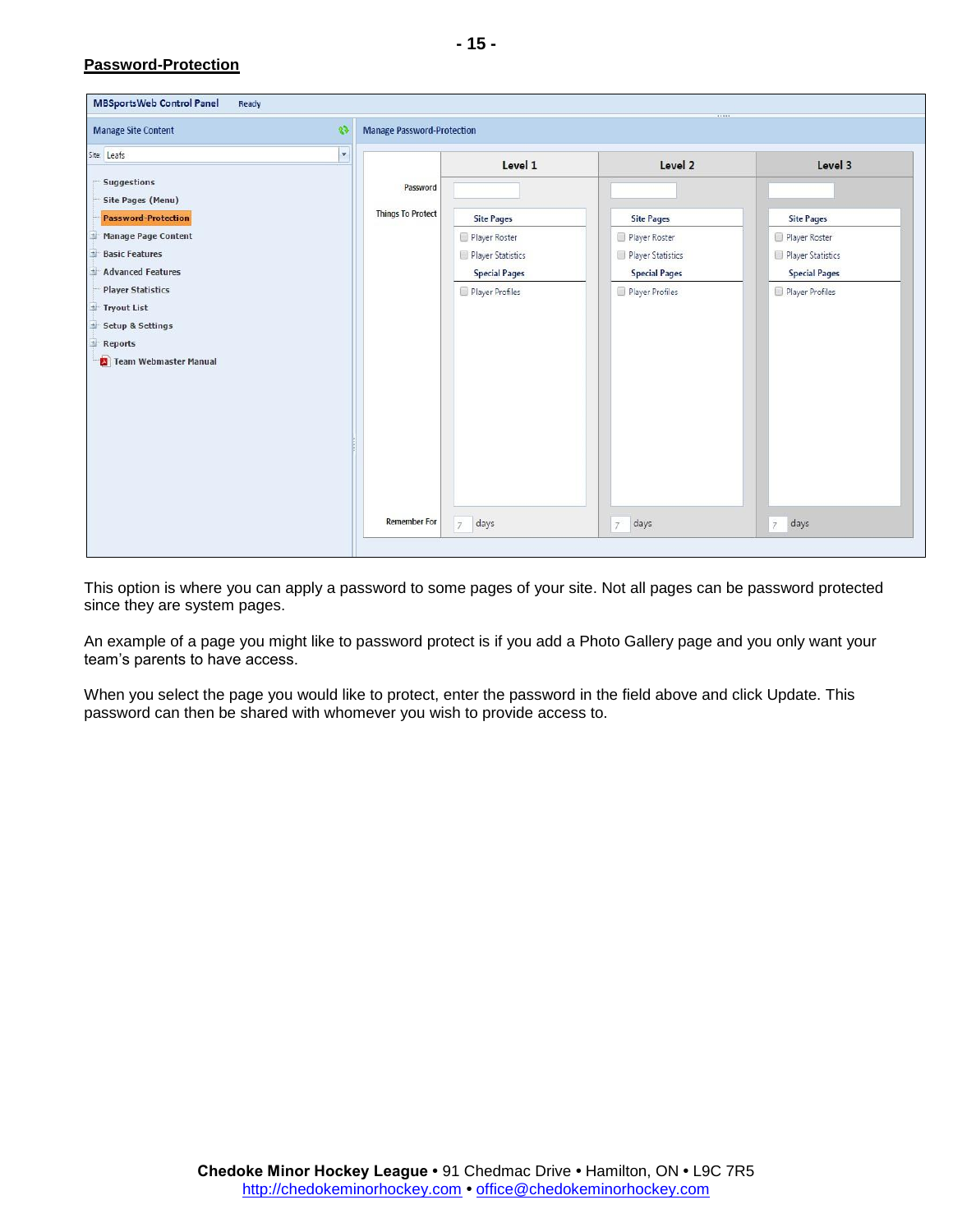# **Manage Page Content**

| <b>MBSportsWeb Control Panel</b>                                                                                                                         | HL Team   My Settings   @ Support Central   Fixit   @ Log                                                                                                                       |
|----------------------------------------------------------------------------------------------------------------------------------------------------------|---------------------------------------------------------------------------------------------------------------------------------------------------------------------------------|
| Ready                                                                                                                                                    |                                                                                                                                                                                 |
| <b>Manage Site Content</b>                                                                                                                               | <b>Suggestions</b>                                                                                                                                                              |
| Site: Leafs                                                                                                                                              | 2016 Bantam - Leafs Website                                                                                                                                                     |
| <b>Suggestions</b>                                                                                                                                       | Welcome to the Control Panel dashboard for the Bantam - Leafs team site. This page will suggest some things that could be done to keep this team'                               |
| Site Pages (Menu)                                                                                                                                        | site up-to-date.                                                                                                                                                                |
| <b>Password-Protection</b>                                                                                                                               | <b>Submit A News Article</b>                                                                                                                                                    |
| <b>Manage Page Content</b>                                                                                                                               | This team hasn't submitted a news article in the past two weeks. We recommend that each team submit a news article to the site at least once every                              |
| Team Home Page                                                                                                                                           | two weeks throughout the season. Use the Team News page to submit a new article.                                                                                                |
| <b>Team News</b>                                                                                                                                         | <b>Add Team Events</b>                                                                                                                                                          |
| <b>Player Roster</b>                                                                                                                                     | The site has detected that there are more than two months left in the season and your team does not have any upcoming events scheduled. Use the                                 |
| <b>Player Statistics</b>                                                                                                                                 | Team Events page to submit a new team event.                                                                                                                                    |
| Schedule & Results                                                                                                                                       | <b>Enter Team Polls</b>                                                                                                                                                         |
| <b>Team Calendar</b>                                                                                                                                     | There are no polls currently visible for your team. Polls are a good way to encourage interaction with your visitors as well as increase interest in the                        |
| Team Sponsors                                                                                                                                            | team site. Use the Team Polls page to manage your current, past, and future polls.                                                                                              |
| <b>Basic Features</b><br><b>Advanced Features</b><br><b>Player Statistics</b><br><b>COLOR</b><br><b>Control Panel Home</b><br><b>Manage Site Content</b> | <b>Verify Notification &amp; Subscription Settings</b><br>This team has 0 subscriptions. Use the Subscriptions & Notifications page to view the current settings for this team. |

Under **Manage Page Content**, you can select **Team Home Page** or **Team News** to view, add or edit news articles.

**Player Roster** will show you the players and coaches that have been added to your team by Chedoke's Registrar. You may add your players' jersey numbers and positions and also add team staff (non-coaches) and bios to coaches and staff if you wish.

The **Player Statistics** option will show you the statistics for your players if you have entered any. This is not where you add the statistics. That option is further down the menu.

**Schedule & Results** and **Team Calendar** are populated automatically by your team's schedule. You do not have access to add games or practices to your schedule. For any scheduling questions, please contact [vpadmin@chedokeminorhockey.com](mailto:vpadmin@chedokeminorhockey.com)**.** You can, however, add a Team Event on the **Team Calendar**.

Note: Do not enter any game results. Game results will be managed by your Division Convenor or Vice-President.

#### **Basic Features**

In this section, you can also add news articles and team events as in the **Manage Page Content** section.

Your team sponsor will have already been assigned by the league.

You can also add **Quick Links** or **Accomplishments** to your site. **Quick Links** will show up automatically on the leftside bar, whereas **Accomplishments**, once added, are a page type you add in the **Site Pages (Menu)** section.

out